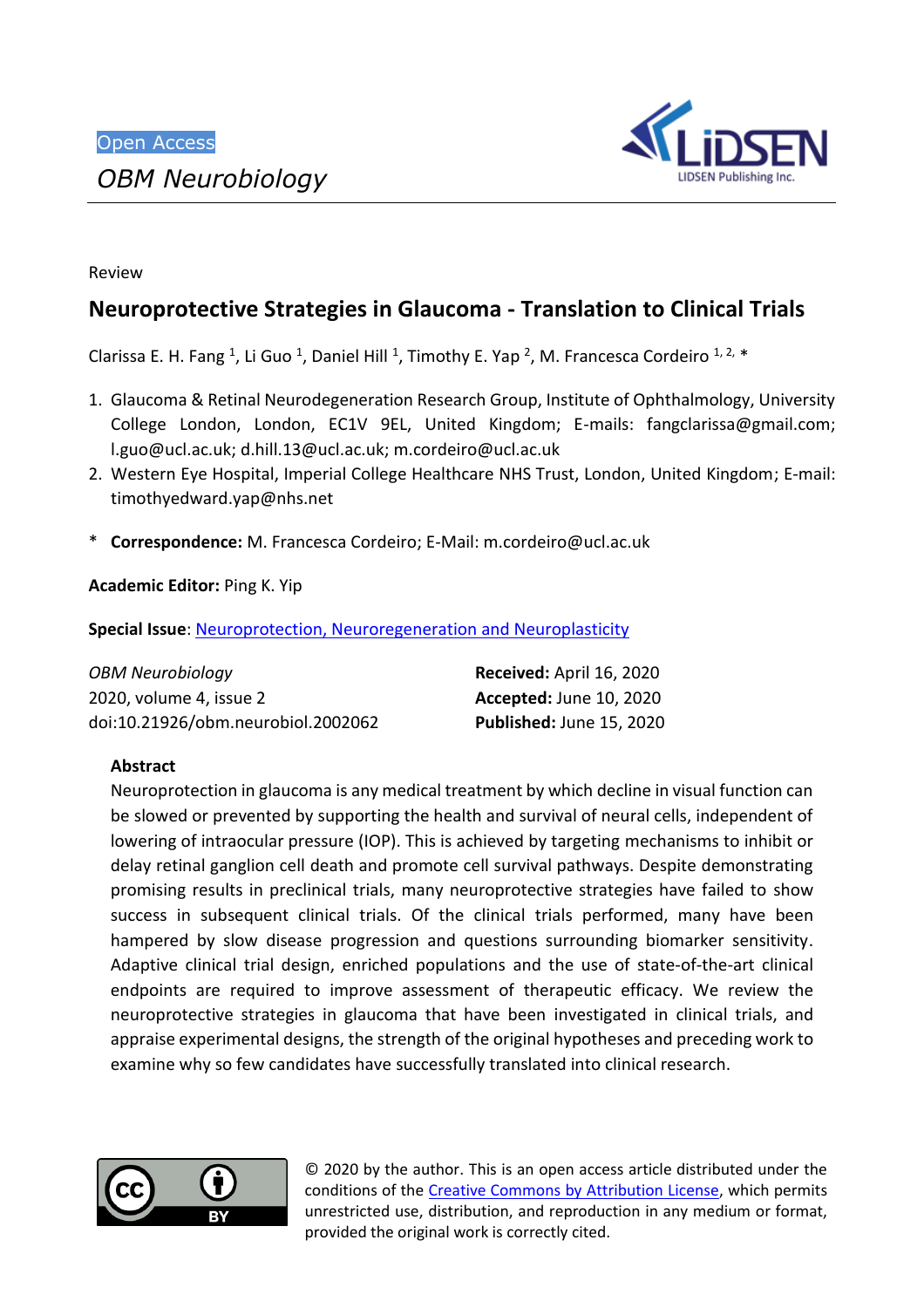#### **Keywords**

Glaucoma; neuroprotection; translation

#### **1. Introduction**

Currently, the only clinically-approved treatments for glaucoma involve the reduction of intraocular pressure (IOP) despite much research into the development of neuroprotective strategies. Neuroprotection in glaucoma is understood as methods aimed at reducing or preventing loss of visual function, via an IOP-independent mechanism [1]. Despite numerous demonstrations of successful neuroprotective agents in experimental glaucoma, very few of these treatments have reached clinical trials. Of the treatments that have reached clinical trials, the results have often not reflected the preclinical research. Whether this is simply another example of the 'reproducibility crisis' [2] or in fact a failure of longitudinal study design or clinical endpoints that are unfit for purpose, is still to be decided.

Recent advances have suggested a broad range of potential molecular mechanisms of RGC death in glaucoma [3-5]. These include glutamate excitotoxicity [6, 7], mitochondrial dysfunction and oxidative stress[6-9], and the dysregulation and obstruction of neurotrophins such as nerve growth factor (NGF) and brain derived neurotrophic factor (BDNF)[6, 7, 10, 11]. As understanding of glaucomatous pathology remains incomplete, learning from unsuccessful clinical trials is challenging [12]. This review article details the latest neuroprotective strategies in glaucoma that have reached clinical trials (Table 1, Figure 1), as well as discussing the strengths and limitations of the trials investigating their efficacy.



**Figure 1** Neuroprotective strategies in glaucoma translated to clinical trials.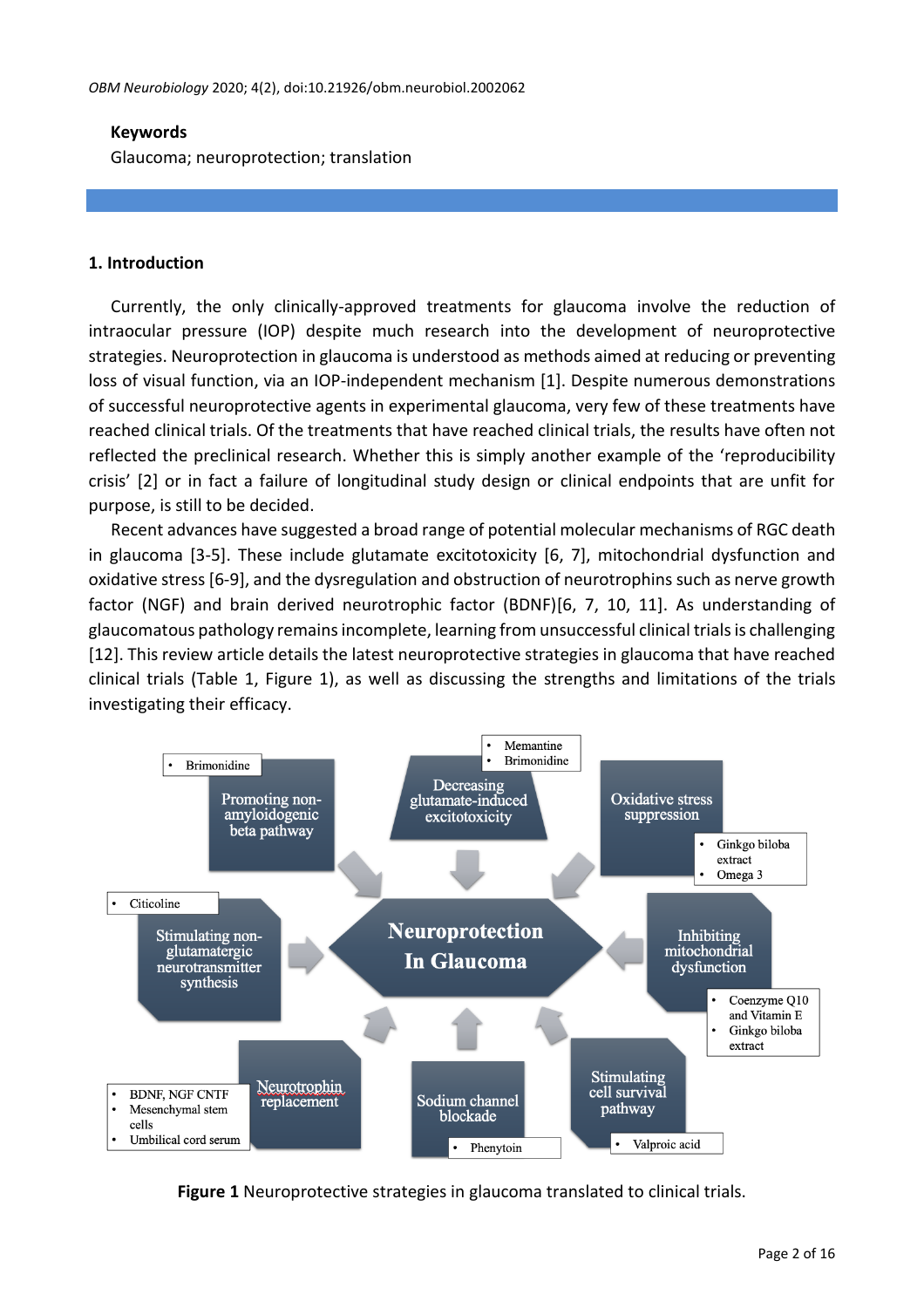| Agent                         | <b>Class</b>                | <b>Mechanism</b>                                                                            | Administration                                                                       | Level of Evidence* | <b>References</b>   |
|-------------------------------|-----------------------------|---------------------------------------------------------------------------------------------|--------------------------------------------------------------------------------------|--------------------|---------------------|
| BDNF, NGF and CNTF            | Neurotropic factors         | Neurotrophin replacement                                                                    | Topical                                                                              | <b>IIIB</b>        | $[4, 6, 11, 13-20]$ |
| Ginkgo biloba<br>extract      | Antioxidant                 | Oxidative stress suppression<br>Inhibiting mitochondrial<br>dysfunction                     | Oral                                                                                 | IB                 | $[21-28]$           |
| Coenzyme Q10 and<br>Vitamin E | Antioxidant                 | Inhibiting mitochondrial<br>dysfunction                                                     | <b>Topical</b>                                                                       | IB                 | $[29-31]$           |
| Omega 3                       | Antioxidant                 | Oxidative stress suppression                                                                | Oral                                                                                 | IB                 | $[32-37]$           |
| Memantine                     | NMDA receptor<br>antagonist | Decreasing glutamate-induced<br>excitotoxicity                                              | Oral                                                                                 | IB                 | $[38 - 44]$         |
| <b>Brimonidine</b>            | Alpha 2 agonists            | Decreasing glutamate-induced<br>excitotoxicity Promoting non-<br>amyloidogenic beta pathway | Topical                                                                              | IA                 | $[44 - 55]$         |
| Citicoline                    |                             | Stimulating non-glutamatergic<br>neurotransmitter synthesis                                 | Topical                                                                              | IB                 | $[56 - 66]$         |
| Valproic acid                 | Antiepileptic drug          | Stimulating cell survival pathway                                                           | Oral                                                                                 | <b>IIB</b>         | $[67 - 71]$         |
| Phenytoin                     | Antiepileptic drug          | Sodium channel blockade                                                                     | Oral                                                                                 | <b>IIB</b>         | $[72 - 75]$         |
| Umbilical cord<br>serum       |                             | Neurotrophin replacement                                                                    | Topical, implant                                                                     | IV                 | $[76-79]$           |
| Mesenchymal stem<br>cells     |                             | Neurotrophin replacement                                                                    | Retrobulbar, subtenon,<br>intravenous,<br>intravitreal and<br>intraocular injections | <b>IV</b>          | $[80 - 83]$         |

**Table 1** Neuroprotective agents for glaucoma treatment into clinical trials.

Abbreviations: N-methyl-D-aspartate (NMDA), brain derived neurotrophic factor (BDNF), nerve growth factor (NGF), ciliary neurotrophic factor (CNTF)

\*OCEBM Levels of Evidence Working Group. "The Oxford Levels of Evidence 2".

Oxford Centre for Evidence-Based Medicine.<https://www.cebm.net/index.aspx?o=5653>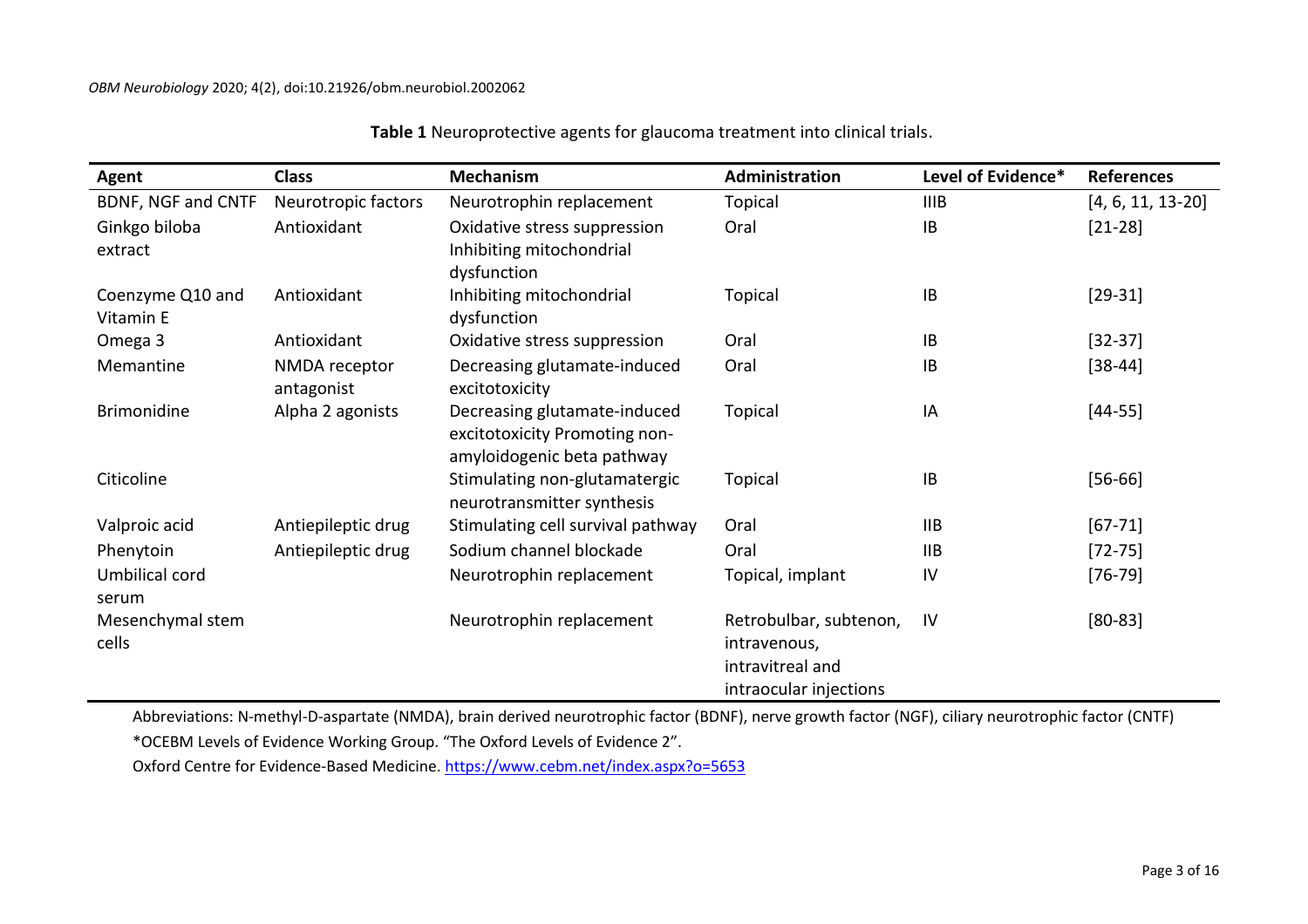### **2. Neurotropic Factors – BDNF, NGF, and CNTF**

Neurotrophic factors have been shown to play a vital role in experimental models of glaucoma by supporting the growth [6], survival and repair of neurons, and inhibiting RGC apoptosis [13]. In comparison to NGF, more evidence supports the efficacy of BDNF for RGC survival [13]. In preclinical studies, upregulation of brain-derived neurotrophic factor (BDNF) using gene therapy was shown to be neuroprotective of RGCs in rat ocular hypertension models [11, 14, 15]. A similar effect was also seen using topical nerve growth factor (NGF) [16-18]. Over-expression of CNTF in an experimental rat model showed a significant protective effect on RGCs [19].

In human studies, Oddone et al. reported a case-control study showing reduced levels of BDNF and NGF in early and moderate, but not advanced, glaucoma patients [20], with potential for BDNF and NGF to be early biomarkers of glaucoma [20]. In a trial of 3 patients with advanced glaucoma, topical NGF has been shown to improve visual function on pattern electroretinography (PERG) and visual evoked potentials [18]. In addition, Neurotech Pharmaceuticals (Cumberland, Rhode Island, USA) have developed an implant (NT-501) which consists of encapsulated human cells genetically modified to secrete ciliary neurotrophic factor (CNTF). Phase I clinical trials for NT-501 in glaucoma patients demonstrated no serious adverse events (NCT01408472) and phase II clinical trials are currently in progress (NCT02862938)[4].

## **3. Antioxidants- Gingko Biloba Extract, Coenzyme Q10 and Vitamin E, and Omega 3**

## *3.1 Gingko Biloba Extract*

Gingko biloba extract (GBE) is known to have antioxidant properties via stabilisation of mitochondria that have entered the apoptotic pathway [21], with neuroprotective actions shown in rat models of glaucoma [22]. A double-masked, randomized, placebo-controlled clinical trial (RCT) of 30 participants with normal tension glaucoma demonstrated that GBE can increase ocular blood flow as measured by Heidelberg retina flowmeter [23]. Lee et al. published a retrospective study reporting the reduction of visual field loss with 80 mg of GBE administered orally twice daily over 4 years [24]. In support, another retrospective study by Shim et al. showed improvement in visual fields in those taking 80mg GBE twice daily for at least 12 months [25]. A randomized controlled trial by Quaranta et al. also showed improvement of visual field parameters in those with visual field defects after 1 month of GBE treatment [26]. Whether these are truly regenerative effects, increases in retinal sensitivity, or a learning effect is unclear. However, GBE showed no effect on visual field or contrast sensitivity in patients with newly diagnosed normal tension glaucoma in another randomized clinical trial [27]. The effect of antioxidants on glaucoma progression has been studied in a phase III randomised trial (NCT01544192) comparing GBE, α−tocopherol and placebo, with results still to be reported [28].

## *3.2 Coenzyme Q10 With Vitamin E*

Topical coenzyme Q10 with Vitamin E has mitochondrial-targeted antioxidant properties. Topical coenzyme Q10 has been shown to reduce RGC loss and apoptosis compared to controls in a rat model of ocular hypertension [29]. A randomised clinical trial of 43 patients with primary open angle glaucoma demonstrated improvements in electrophysiological measurements of inner retinal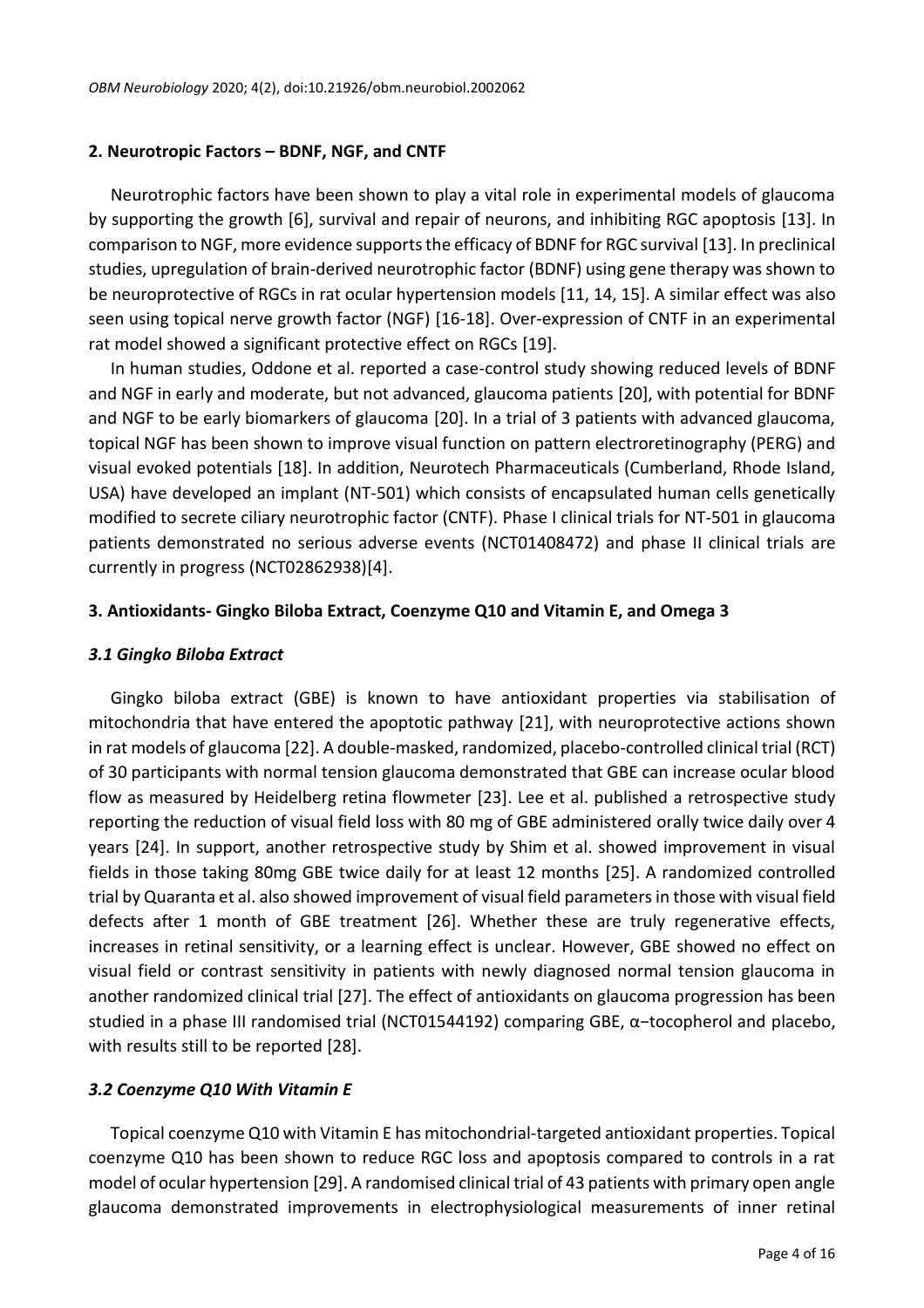function after 12 months of coenzyme Q10 with Vitamin E treatment (as is commercially available) [30]. A randomised double masked placebo-controlled clinical trial with topical coenzyme Q10 and vitamin E administered to participants with primary open angle glaucoma is currently in progress (NCT03611530)[31].

## *3.3 Omega 3*

Dietary omega 3 is an antioxidant supplement, with pre-clinical studies having demonstrated neuroprotective properties [32] and increases in aqueous outflow leading to a lowering of IOP [33]. The majority of studies regarding dietary omega 3 are observational and suggest that a higher glaucoma risk is associated with a lack of dietary omega 3 [34, 35]. A pooled analysis from two double-masked, placebo-controlled randomized trials has shown a reduction of IOP in normotensive adults taking oral omega 3 for three months [36]. In a randomised placebo controlled study in patients with controlled IOP (less than 21mmHg) by Garcia-Medina et al., oral omega 3 was not shown to be beneficial in glaucoma progression [37], with no significant difference in visual field or structural measurements after a follow-up period of two years [37].

## **4. Glutamate-Induced Excitotoxicity**

## *4.1 Memantine*

Memantine is a non-competitive glutamatergic NMDA (N-methyl-D-aspartate) receptor antagonist thought to improve cognitive function in moderate to severe Alzheimer's disease in combination with either acetylcholinesterase inhibitors or vitamin D [38]. When applied in animal models of glaucoma, memantine produced promising results in the reduction of RGC apoptosis rates [39-43]. In order to provide a topically applied sustained-release preparation that is able to deliver therapeutic concentrations to the retina, a nanoparticle delivery system has been investigated in vitro and in vivo, thus avoiding systemic side effects [41]. The results of this demonstrated RGC protection in a rat ocular hypertension model.

Orally administered memantine was tested in two large-scale, phase III, multicentre, randomised, placebo-controlled trials over 4 years, conducted 1 year apart [44]. Glaucoma progression was measured with standard automated perimetry (SAP), frequency doubling technology (FDT), and stereoscopic optic disc photographs. There was no significant benefit of memantine over placebo in the progression of open angle glaucoma. Barriers to reliably detecting significant results in this trial have been proposed including: IOP lowering therapies were left to the discretion of investigators rather than by a strict protocol, the inclusion of a wide range of disease severity including significantly advanced disease, variable criteria for the definition of low tension glaucoma patients, exclusion of subjects as soon as they showed visual field progression.

## *4.2 Brimonidine*

Brimonidine is an alpha-2 adrenergic agonist, used topically in patients with glaucoma to lower IOP by reducing aqueous production and increasing uveoscleral outflow [45]. Brimonidine is thought to have a dual mechanism of action in glaucoma, as suggested by IOP-independent neuroprotective effects in experimental models of glaucoma [46]. It is proposed that this is accomplished via modulation of glutamate transporters and NMDA receptors [47, 48], and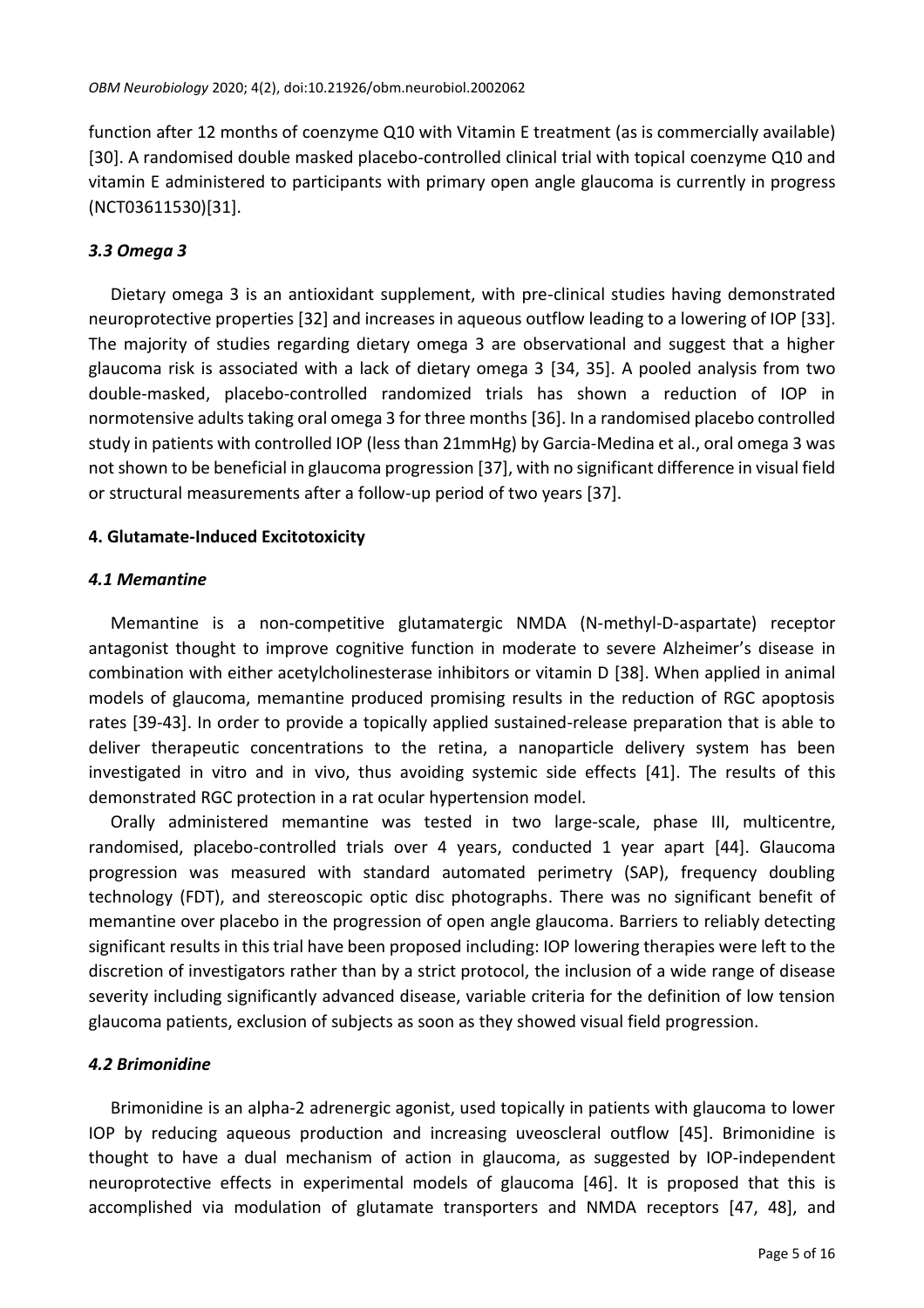promoting the non-amyloidogenic beta pathway [46]. In a small clinical study involving patients with POAG, those that were treated with brimonidine over the course of 1 year demonstrated reduced loss of retinal nerve fibre layer thickness (independent of IOP reduction) compared to patients treated with timolol [49]. In another study comparing brimonidine with timolol, brimonidine appeared to improve contrast sensitivity after 3 months of treatment, a finding which was also independent of IOP reduction [50]. In a RCT comparing topical brimonidine to argon laser trabeculoplasty (ALT) in patients with POAG, brimonidine significantly reduced visual field deterioration over 18 months despite the IOP reduction having been less than that of ALT [51].

The Low-Pressure Glaucoma Treatment Study (LoGTS), showed that topical brimonidine twice daily preserved visual field to a greater extent than topical timolol in low tension glaucoma patients, despite similar IOP-lowering effects after a follow-up period of 4 years [52, 53]. Although this would support the neuroprotective actions of brimonidine, the high dropout in the brimonidine group (28.3%) compared to the timolol group (11.4%) must be considered. An attrition bias causing progressing patients in the brimonidine group to leave the study may otherwise explain the results. Alternatively, the neuroprotective effects of brimonidine may in some way have been related to those who did not have ocular allergy. Furthermore, the IOP target in this study was a reduction of ≥20% which was achieved by only 44% of brimonidine group and 39% of timolol group. This could suggest that the subjects were undertreated or had poor compliance with drops. Other factors in the interpretation of the results of this study include the possible adverse systemic hypotensive effects of timolol on optic nerve perfusion, and the differences in diurnal variation [54]. Clinical evidence still exists to refute these findings, albeit with similar issues surrounding the withdrawal rates and also low prevalence of visual field progression [55].

## **5. Citicoline**

Citicoline is an endogenous compound that is thought to be protective of damaged neurons by altering non-glutamatergic neurotransmitter synthesis. It is thought to accomplish this via influencing the synthesis of phosphatidylcholine, a cell membrane phospholipid [56]. Intraperitoneal administration of citicoline was shown to increase retinal dopamine concentrations in rabbits [57]. Citicoline was also demonstrated to decrease neuron damage in a rat optic nerve crush model [58] and model of kainic acid-induced retinal damage [56]. In the same model, a reduction in concentration of apoptotic proteins such as mitogen-activated protein kinase was found [59]. Citicoline was shown to support regeneration of RGCs in a tissue culture of mouse retina [60]. In patients, intramuscular citicoline appeared to be beneficial for glaucoma, and visual field progression was shown to slow in 9 out of 11 patients following 6-monthly intramuscular citicoline administration over 10 years, compared to the control group. [61, 62] Oral administration of citicoline was also reported to improve visual evoked potentials in 13 out of 21 patients with glaucoma [63]. In a study of 41 patients with POAG, 2 years of oral citicoline was reported to decrease the rate of visual field loss[64]. Using pattern electroretinography (PERG), 16 patients with progressive open angle glaucoma showed RGC function improvement after treatment with topical citicoline three times daily for two months, but regressed after one month of stopping treatment [65]. Similarly, a randomized clinical trial showed topical citicoline could improve PERG and visual evoked potentials after being administered three times daily for 4 months but the effect stopped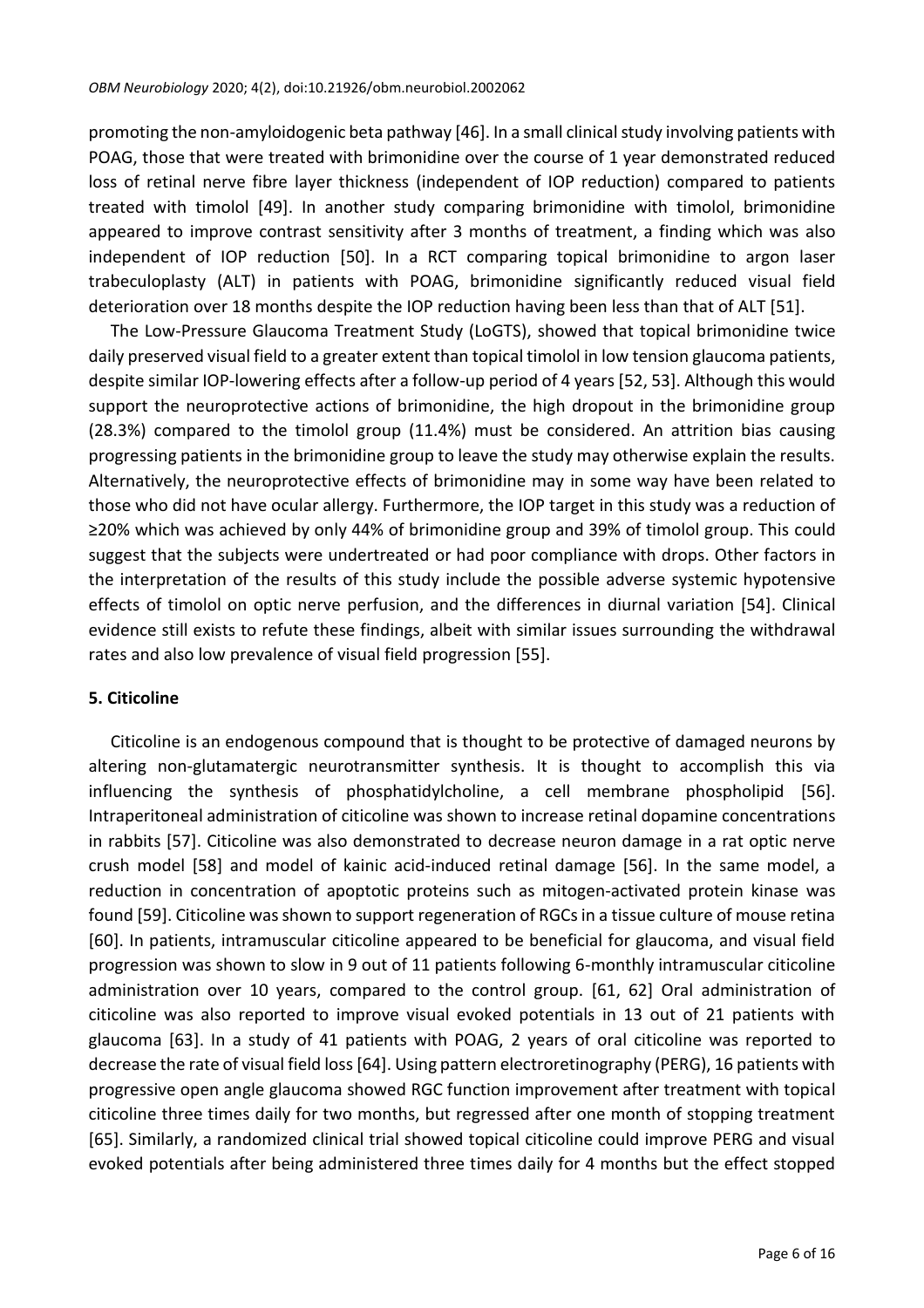two months later [66], suggesting a lack of permanent regenerative effects, or the need for continued citicoline treatment to prevent retinal functional deterioration.

#### **6. Antiepileptics Drugs – Valproic Acid and Phenytoin**

#### *6.1 Valproic Acid*

Valproic acid, a commonly used antiepileptic and mood stabiliser, has been shown to improve RGC survival in cell culture and in rats with optic nerve crush injury, by stimulating BDNFtrkB(tropomyosin-related kinase B) signalling pathway and inhibiting histone deacetylase [67-69]. Preliminary clinical results for use in retinitis pigmentosa demonstrate some short-term benefits in terms of visual acuity and visual field preservation, however follow-up in the study was only 6 months in duration.[70]. Oral valproate has been reported to significantly improve visual acuity when taken for 3 months, and the effect lasted for 9 months after cessation in advanced glaucoma patients. However, in this unmasked randomized clinical trial, there was no improvement in visual field or electroretinography (ERG) [71]. Given thistrial was unmasked to the patients, an interesting confounder in mood improvement may have otherwise explained the beneficial effects of valproic acid [71].

## *6.2 Phenytoin*

The anti-epileptic drug, phenytoin, has been shown to exhibit neuroprotective effects on RGC density and decrease axon loss in the optic nerve in a rat model of glaucoma. This neuroprotection is thought to be the result of sodium channel blockade [72]. In a study conducted in the 1970s, phenytoin showed neuroprotective effects on retinal degeneration in patients with glaucoma [73]. In that cohort of 17 patients, 11 showed improvement of visual fields after two months of treatment. Phenytoin has now been used in the treatment of optic neuritis in a phase II RCT, in which it demonstrated a reduction in the loss of retinal nerve fibre layer thickness [74]. In glaucoma, however, there have been fewer advancements using phenytoin. Notably, a cohort study of orally administered phenytoin in glaucoma patients in Israel has yet to publish their results (NCT00739154) [75].

## **7. Umbilical Cord Serum**

Umbilical cord serum is known for its high content of neurotrophic growth factors [76]. Topical application of cord serum has been used for the treatment of severe ocular surface disease [77, 78]. A case report by Campos et al. described improvement in visual fields in two patients with primary open angle glaucoma after topical administration of cord serum over two months, however the improvement of their co-existing ocular surface disease may well have improved their visual field test performance. The same research group are currently carrying out a non-randomised clinical study with 4 month follow-up using topical cord serum in glaucoma patients (NCT03609125) [79].

## **8. Mesenchymal Stem Cells**

Mesenchymal stem cells can proliferate and differentiate into glial cells and neurons, as well as secrete BDNF [80]. Intravitreal administration of mesenchymal stem cells has demonstrated an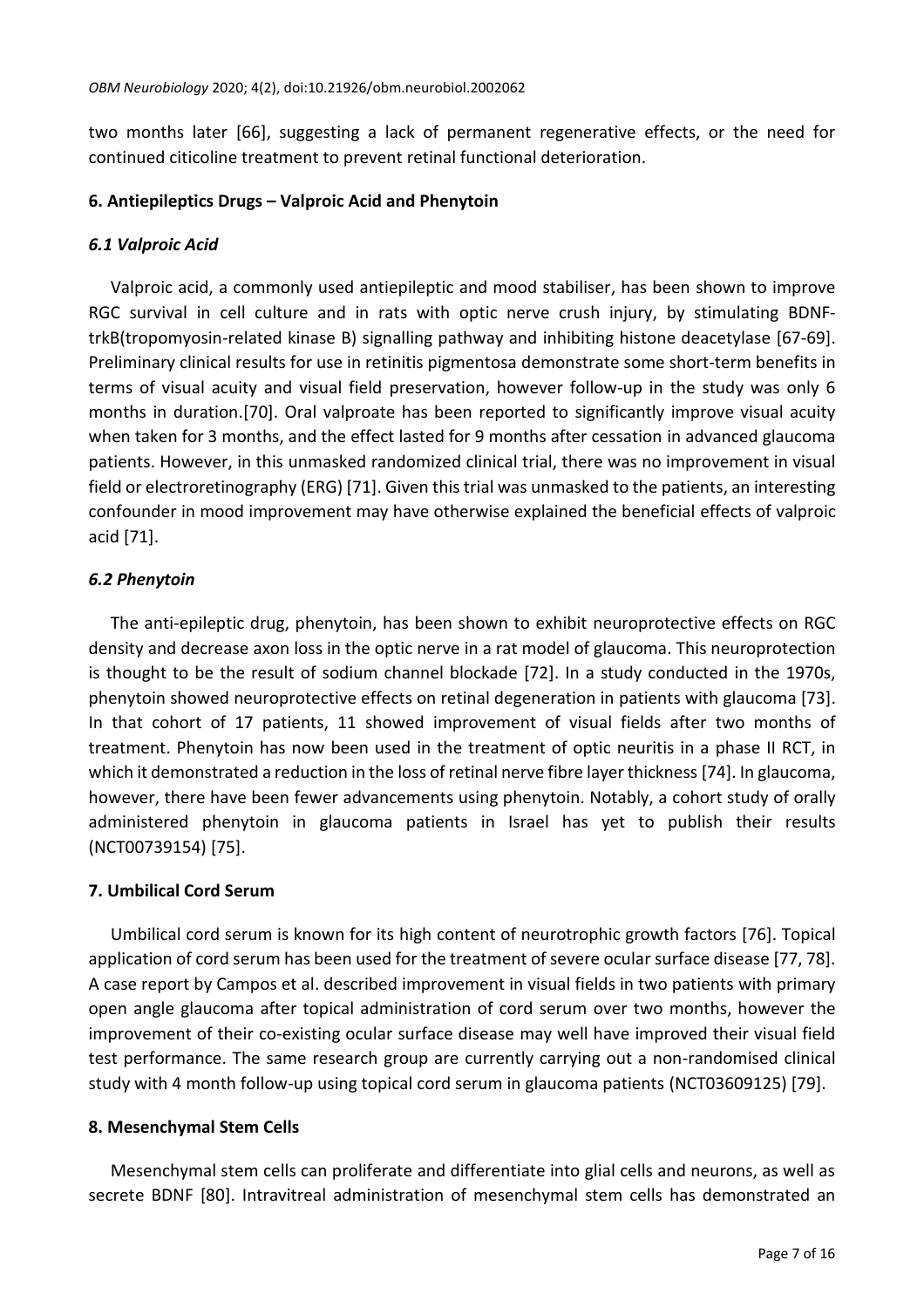increase in RGC survival in a rat model of glaucoma [81]. The use of mesenchymal stem cells for optic nerve and retinal conditions has been assessed by the Stem Cell Ophthalmology Treatment Study (SCOTS), an open-label non-randomized efficacy study (NCT01920867) [82]. Routes of administration include retrobulbar, subtenon, intravenous, intravitreal and intraocular injection with vitrectomy. Early reports have shown positive results for Leber's hereditary optic neuropathy and optic neuritis. The SCOTS study is currently enrolling participants with glaucoma. Presently, there are two phase I clinical trials using mesenchymal stem cells in glaucoma patients; one is being conducted in Brazil, in patients with advanced glaucoma (NCT02330978), and the other in Russia (NCT02144103)[83]. The outcomes are awaited.

#### **9. Future of Neuroprotection**

There are many barriers to successful translation of glaucoma treatment into clinical practice (Figure 2). The main factors amongst these are inherent in the delivery of the drug to the target tissue, and the biomarkers available to monitor therapeutic response.



**Figure 2** Factors preventing the translation to clinical use.

Besides having a therapeutic effect, successful novel treatments require sufficient bioavailability with suitable dosing supporting compliance from the patient. This is being tackled by using novel formulations and routes of delivery, whilst also exploring new classes of treatment such as neurotrophic factors and stem cells. In terms of detecting therapeutic effect, other conditions such as Alzheimer's disease, Parkinson's disease, multiple sclerosis and ageing itself also demonstrate retinal neurodegeneration and can confuse the clinical picture [84, 85]. Other confounders in glaucoma can also include lifestyle factors, ethnicity and systemic medications.

In line with ethical regulations, trials are carried out with patients already receiving IOP-lowering treatment, with the purpose of diminishing the remaining glaucoma progression below that achieved by IOP lowering treatment alone [86]. Of the clinical trials mentioned in the manuscript,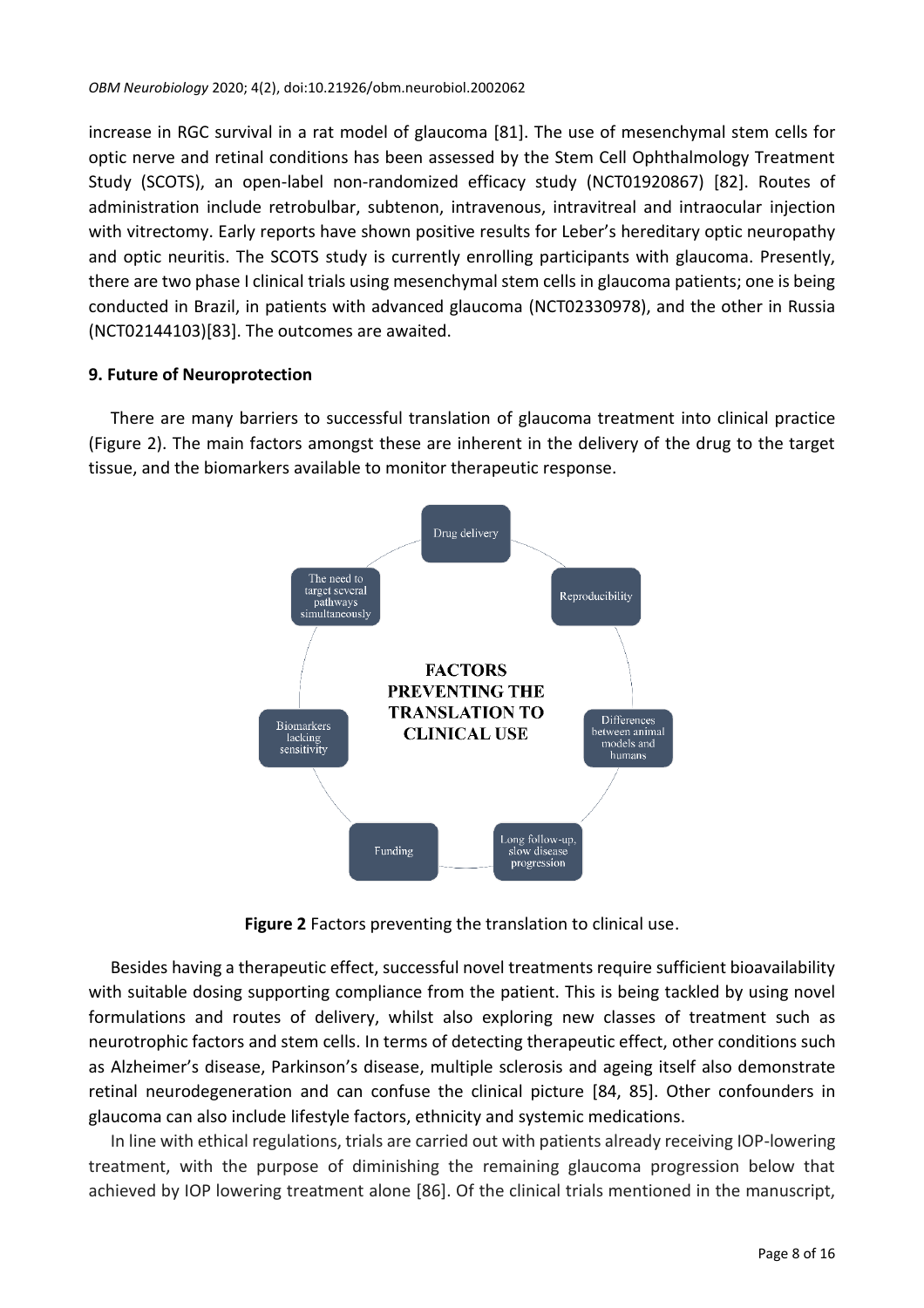there is paucity of information on potential interactions of current or previous medications with the novel agents. It may be unlikely that novel agents will interact with traditional IOP lowering agents. It is thought that the traditional IOP lowering medications may also have non IOP lowering neuroprotective effects, such as in the case of the alpha agonists brimonidine which have neuroprotective features in addition to lowering IOP [52]. There are purported alternative neuroprotective mechanisms such as the anti-apoptotic effects of prostaglandin analogues and blood flow regulation of carbonic anhydrase inhibitors [87]. This may infer that novel agents targeting similar pathways would not bring additional benefit.

Since glaucoma is typically a slowly progressing disease, a long period of observation is often required to assess therapeutic efficacy in a clinical trial [88, 89]. Furthermore, damage to the optic nerve occurs before clinically measurable changes in visual fields, with up to 20-40% of RGCs are lost before visual field defects are detected [90]. However, strategies for assessing rates of progression of visual fields and OCT imaging are increasingly advocated to reduce the length of clinical trials [91-93]. Novel techniques such as DARC (Detection of Apoptosing Retinal Cells) have been developed as biomarkers [94] in the hope of more accurately quantifying drug efficacy by disease activity, especially in the early stages, and indeed has been utilised for this purpose experimentally, testing neuroprotective drugs including topical curcumin, topical Coenzyme Q10, glutamate modulation, and stem cell transplantation [27, 29, 43, 95-97]. With clinical trials showing promising results, [98, 99] it is hoped that DARC can be used as a surrogate endpoint in clinical trials for novel neuroprotective strategies.

#### **10. Conclusions**

Currently, there are a number of different neuroprotective strategies that have reached clinical trials but there are many and common limitations to evidence in this field of research. The difficulty in clinical translation is that many drugs, despite having positive results from preclinical data, failed to pass phase II clinical trials [6]. This may be attributed to the complex and as yet incompletely understood pathogenesis of disease, in addition to its slow progression requiring long term followup for clinically detectable changes to occur with current methodologies. Alternative trial designs for clinical trials may be beneficial to close the translation gap. An adaptive trial design increases flexibility and efficacy, providing the opportunity to modify the trial with prespecified criteria [99]. Another potential design is a futility trial design which tests the non-superiority of the intervention and removes unfavourable treatment with fewer subjects and in a shorter study period. It is important to adopt emerging highly sensitive biomarkers, have better visual field testing protocols, and have tight control for confounding factors. There may be an argument for treating at a much earlier disease stage when RGCs are believed to be less vulnerable and perhaps more amenable to neuroprotection [100]. Future clinical trials need to focus on the preservation of vision in patients. The detection of early glaucoma with novel biomarkers is the first stage in the future of diagnosis and treatment of glaucoma. Additionally, the development of tools enabling the objective measurement of neuroprotection outcomes is required. Hopefully, future researchers will take on board lessons learnt from previous trials' experiences to maximise the chances of providing new sight-saving therapies for our patients.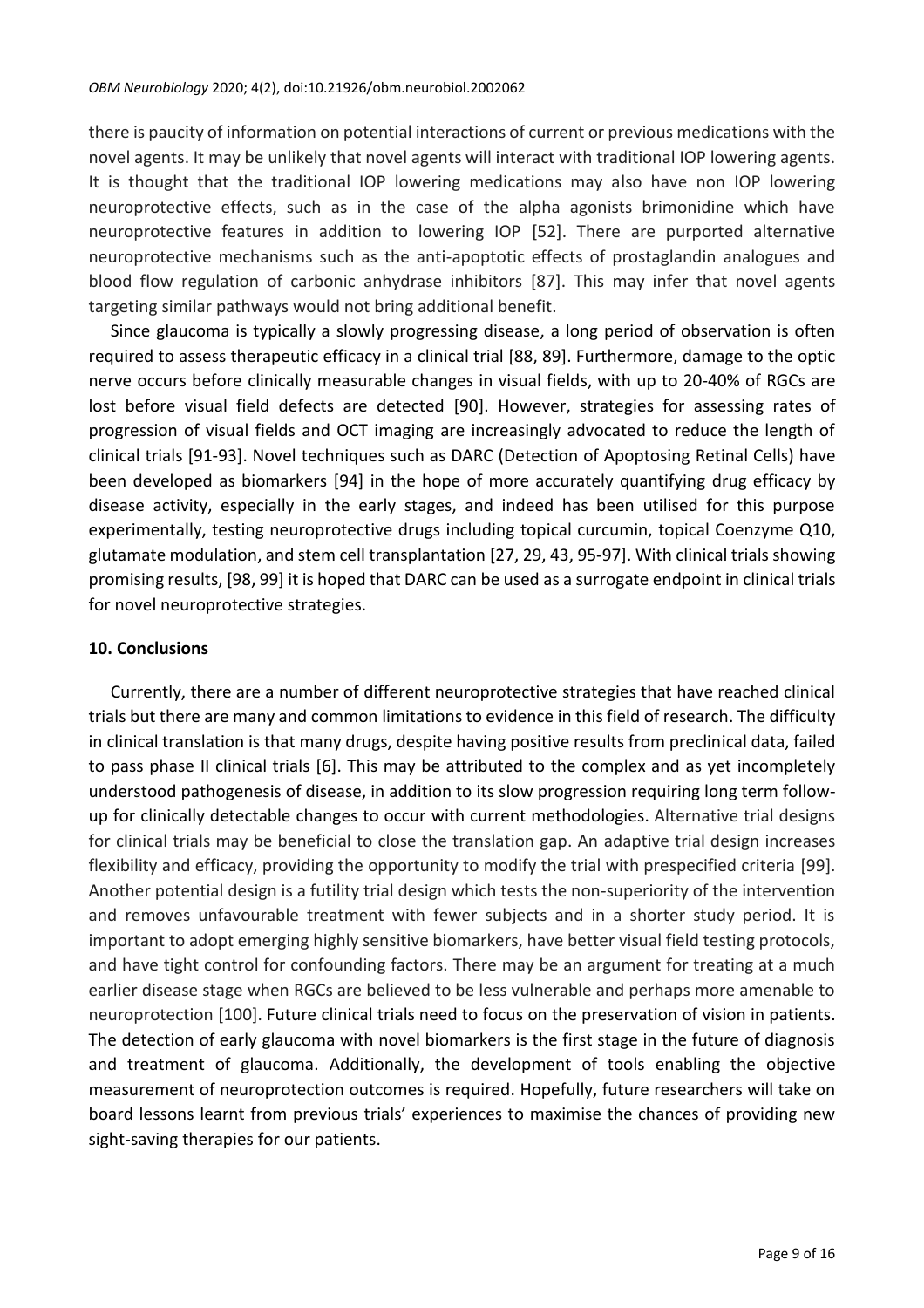## **Author Contributions**

CF drafted and constructed the manuscript, carried out the literature review and summarization of studies. LG and DH validated the studies and provided the main revisions. TY contributed critical revision and editing of the manuscript. MFC conceptualized the paper, completed final revisions and oversaw the research.

## **Competing Interests**

Professor M. Francesca Cordeiro is a named inventor on a patent application covering the DARC technology disclosed in this manuscript. The remaining authors declare no conflict of interest.

# **References**

- 1. Levin LA, Crowe ME, Quigley HA, Cordeiro MF, Donoso LA, Liao YJ, et al. Neuroprotection for glaucoma: Requirements for clinical translation. Exp Eye Res. 2017; 157: 34-37.
- 2. Baker M. 1,500 scientists lift the lid on reproducibility. Nature. 2016; 533: 452-454.
- 3. Nucci C, Martucci A, Giannini C, Morrone LA, Bagetta G, Mancino R. Neuroprotective agents in the management of glaucoma. Eye. 2018; 32: 938-945.
- 4. Guymer C, Wood JP, Chidlow G, Casson RJ. Neuroprotection in glaucoma: Recent advances and clinical translation. Clin Exp Ophthalmol. 2018.
- 5. Yu D-Y, Cringle SJ, Balaratnasingam C, Morgan WH, Yu PK, Su E-N. Retinal ganglion cells: Energetics, compartmentation, axonal transport, cytoskeletons and vulnerability. Prog Retin Eye Res. 2013; 36: 217-246.
- 6. Almasieh M, Levin LA. Neuroprotection in glaucoma: Animal models and clinical trials. Annu Rev Vis Sci. 2017; 3: 91-120.
- 7. Osborne NN. Mitochondria: Their role in ganglion cell death and survival in primary open angle glaucoma. Exp Eye Res. 2010; 90: 750-757.
- 8. Lee S, Van Bergen NJ, Kong GY, Chrysostomou V, Waugh HS, O'Neill EC, et al. Mitochondrial dysfunction in glaucoma and emerging bioenergetic therapies. Exp Eye Res. 2011; 93: 204-212.
- 9. Chrysostomou V, Rezania F, Trounce IA, Crowston JG. Oxidative stress and mitochondrial dysfunction in glaucoma. Curr Opin Pharmacol. 2013; 13: 12-15.
- 10. Raff MC, Barres BA, Burne JF, Coles HS, Ishizaki Y, Jacobson MD. Programmed cell death and the control of cell survival: Lessons from the nervous system. Science. 1993; 262: 695-700.
- 11. Johnson EC, Guo Y, Cepurna WO, Morrison JC. Neurotrophin roles in retinal ganglion cell survival: lessons from rat glaucoma models. Exp Eye Res. 2009; 88: 808-815.
- 12. Sena DF, Lindsley K. Neuroprotection for treatment of glaucoma in adults. Cochrane Database Syst Rev. 2017; CD006539.
- 13. Almasieh M, Wilson AM, Morquette B, Cueva Vargas JL, Di Polo A. The molecular basis of retinal ganglion cell death in glaucoma. Prog Retin Eye Res. 2012; 31: 152-181.
- 14. Feng L, Chen H, Yi J, Troy JB, Zhang HF, Liu X. Long-term protection of retinal ganglion cells and visual function by brain-derived neurotrophic factor in mice with ocular hypertension. Invest Ophth Vis Sci. 2016; 57: 3793-3802.
- 15. Mysona BA, Zhao J, Bollinger KE. Role of BDNF/TrkB pathway in the visual system: Therapeutic implications for glaucoma. Expert Rev Ophthalmol. 2017; 12: 69-81.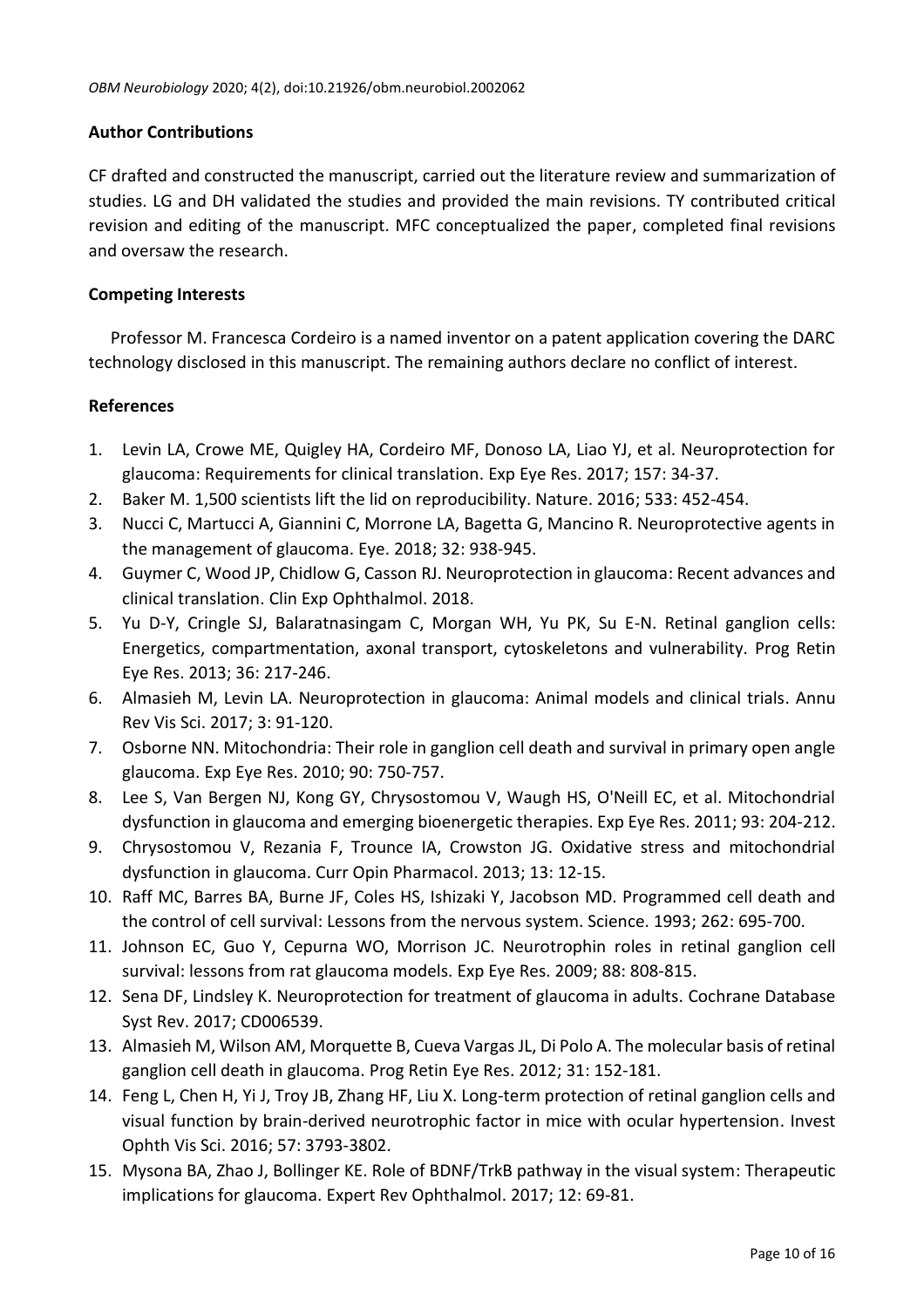- 16. Wang H, Wang R, Thrimawithana T, Little PJ, Xu J, Feng Z-P, et al. The nerve growth factor signaling and its potential as therapeutic target for glaucoma. Biomed Res Int. 2014; 2014: 759473-759473.
- 17. Colafrancesco V, Parisi V, Sposato V, Rossi S, Russo MA, Coassin M, et al. Ocular application of nerve growth factor protects degenerating retinal ganglion cells in a rat model of glaucoma. J Glaucoma. 2011; 20: 100-108.
- 18. Lambiase A, Aloe L, Centofanti M, Parisi V, Báo SN, Mantelli F, et al. Experimental and clinical evidence of neuroprotection by nerve growth factor eye drops: Implications for glaucoma. P Natl Acad Sci USA. 2009; 106: 13469-13474.
- 19. Pease ME, Zack DJ, Berlinicke C, Bloom K, Cone F, Wang Y, et al. Effect of CNTF on retinal ganglion cell survival in experimental glaucoma. Invest Ophth Vis Sci. 2009; 50: 2194-2200.
- 20. Oddone F, Roberti G, Micera A, Busanello A, Bonini S, Quaranta L, et al. Exploring serum levels of brain derived neurotrophic factor and nerve growth factor across glaucoma stages. PLoS One. 2017; 12: e0168565.
- 21. Eckert A. Stabilization of mitochondrial membrane potential and improvement of neuronal energy metabolism by Ginkgo biloba extract EGb 761. Ann Ny Acad Sci. 2005; 1056: 474-485.
- 22. Hirooka K, Tokuda M, Miyamoto O, Itano T, Baba T, Shiraga F. The ginkgo biloba extract (EGb 761) provides a neuroprotective effect on retinal ganglion cells in a rat model of chronic glaucoma. Curr Eye Res. 2004; 28: 153-157.
- 23. Park JW, Kwon HJ, Chung WS, Kim CY, Seong GJ. Short-term effects of ginkgo biloba extract on peripapillary retinal blood flow in normal tension glaucoma. Korean J Ophthalmol. 2011; 25: 323.
- 24. Lee J, Sohn SW, Kee C. Effect of ginkgo biloba extract on visual field progression in normal tension glaucoma. J Glaucoma. 2013; 22: 780-784.
- 25. Shim SH, Kim JM, Choi CY, Kim CY, Park KH. Ginkgo biloba extract and bilberry anthocyanins improve visual function in patients with normal tension glaucoma. J Med Food. 2012; 15: 818- 823.
- 26. Quaranta L, Bettelli S, Uva MG, Semeraro F, Turano R, Gandolfo E. Effect of Ginkgo biloba extract on preexisting visual field damage in normal tension glaucoma. Ophthalmology. 2003; 110: 359-364.
- 27. Guo X, Kong X, Huang R, Jin L, Ding X, He M, et al. Effect of Ginkgo biloba on visual field and contrast sensitivity in Chinese patients with normal tension glaucoma: A randomized, crossover clinical trial. Invest Ophth Vis Sci. 2014; 55: 110-116.
- 28. ClinicalTrials.gov. Impact of Oral Versatile Antioxidants on Glaucoma Progression. 2012. Available from: [https://clinicaltrials.gov/ct2/show/NCT01544192?term=neuroprotection&cond=Glaucoma&d](https://clinicaltrials.gov/ct2/show/NCT01544192?term=neuroprotection&cond=Glaucoma&draw=1&rank=11) [raw=1&rank=11.](https://clinicaltrials.gov/ct2/show/NCT01544192?term=neuroprotection&cond=Glaucoma&draw=1&rank=11)
- 29. Davis BM, Tian K, Pahlitzsch M, Brenton J, Ravindran N, Butt G, et al. Topical Coenzyme Q10 demonstrates mitochondrial-mediated neuroprotection in a rodent model of ocular hypertension. Mitochondrion. 2017; 36: 114-123.
- 30. Parisi V, Centofanti M, Gandolfi S, Marangoni D, Rossetti L, Tanga L, et al. Effects of coenzyme Q10 in conjunction with vitamin E on retinal-evoked and cortical-evoked responses in patients with open-angle glaucoma. J Glaucoma. 2014; 23: 391-404.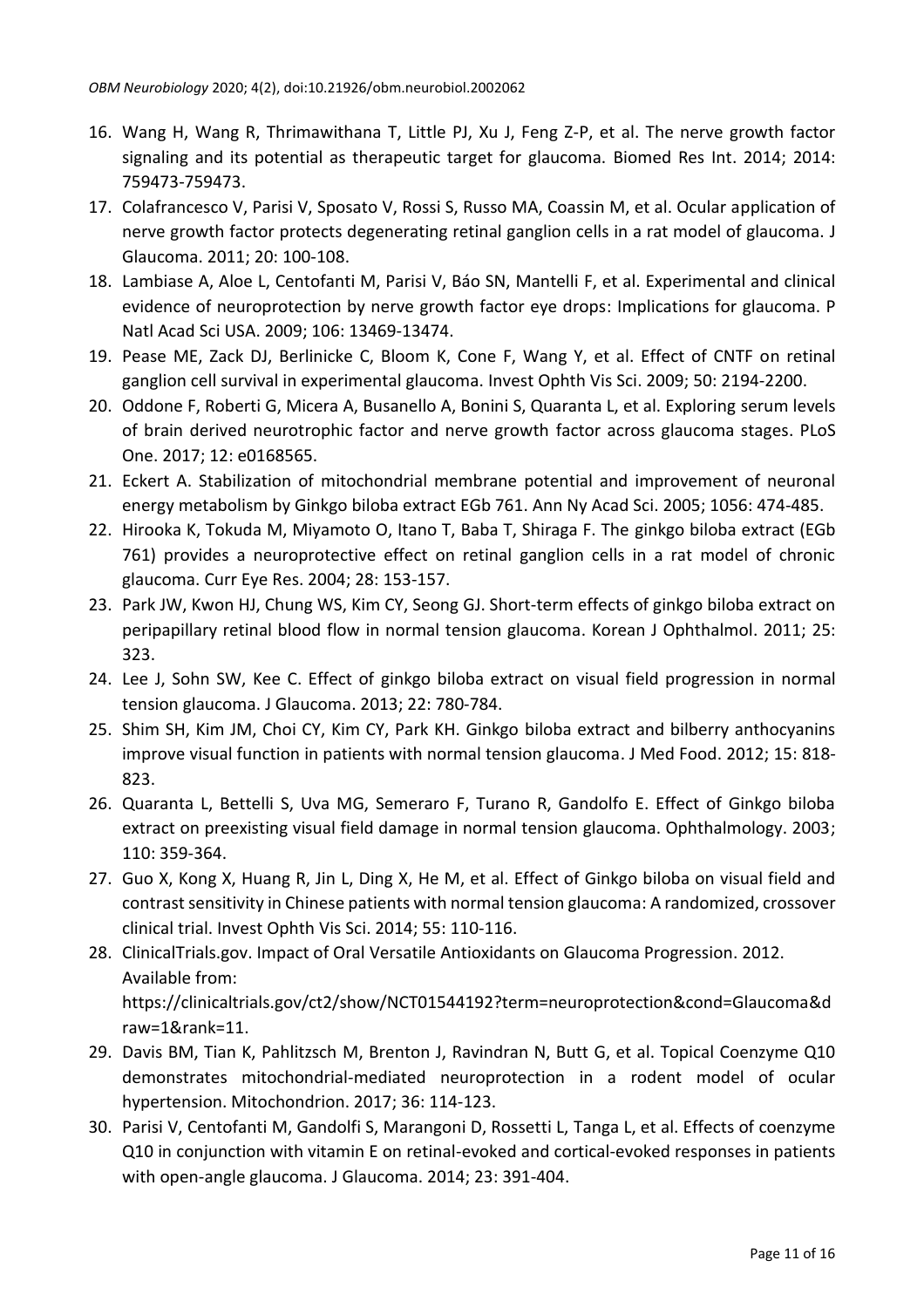- 31. Quaranta L, Riva I, Biagioli E, Rulli E, Rulli E, Poli D, et al. Evaluating the effects of an ophthalmic solution of coenzyme Q10 and vitamin E in open-angle glaucoma patients: A study protocol. Adv Ther. 2019; 2506-2514.
- 32. Kalogerou M, Kolovos P, Prokopiou E, Papagregoriou G, Deltas C, Malas S, et al. Omega-3 fatty acids protect retinal neurons in the DBA/2J hereditary glaucoma mouse model. Exp Eye Res. 2018; 167: 128-139.
- 33. Nguyen CTO, Bui BV, Sinclair AJ, Vingrys AJ. Dietary omega 3 fatty acids decrease intraocular pressure with age by increasing aqueous outflow. Invest Ophth Vis Sci. 2007; 48: 756-762.
- 34. Renard J-P, Rouland J-F, Bron A, Sellem E, Nordmann J-P, Baudouin C, et al. Nutritional, lifestyle and environmental factors in ocular hypertension and primary open-angle glaucoma: An exploratory case-control study. Acta Ophthalmol. 2013; 91: 505-513.
- 35. Kang JH, Pasquale LR, Willett WC, Rosner BA, Egan KM, Faberowski N, et al. Dietary fat consumption and primary open-angle glaucoma. Am J Clin Nutr. 2004; 79: 755-764.
- 36. Downie LE, Vingrys AJ. Oral Omega-3 supplementation lowers intraocular pressure in normotensive adults. Transl Vis Sci Technol. 2018; 7: 1-1.
- 37. Garcia-Medina JJ, Garcia-Medina M, Garrido-Fernandez P, Galvan-Espinosa J, Garcia-Maturana C, Zanon-Moreno V, et al. A two-year follow-up of oral antioxidant supplementation in primary open-angle glaucoma: an open-label, randomized, controlled trial. Acta Ophthalmol. 2015; 93: 546-554.
- 38. Folch J, Busquets O, Ettcheto M, Sanchez-Lopez E, Castro-Torres RD, Verdaguer E, et al. Memantine for the treatment of dementia: A review on its current and future applications. J Alzheimers Dis. 2018; 62: 1223-1240.
- 39. Hare WA, Wheeler L. Experimental glutamatergic excitotoxicity in rabbit retinal ganglion cells: block by memantine. Invest Ophth Vis Sci. 2009; 50: 2940-2948.
- 40. Ju WK, Kim KY, Angert M, Duong-Polk KX, Lindsey JD, Ellisman MH, et al. Memantine blocks mitochondrial OPA1 and cytochrome c release and subsequent apoptotic cell death in glaucomatous retina. Invest Ophth Vis Sci. 2009; 50: 707-716.
- 41. Sánchez-López E, Egea MA, Davis BM, Guo L, Espina M, Silva AM, et al. Memantine-loaded pegylated biodegradable nanoparticles for the treatment of glaucoma. Small. 2018; 14: 1701808.
- 42. Guo L, Salt TE, Luong V, Wood N, Cheung W, Maass A, et al. Targeting amyloid-beta in glaucoma treatment. P Natl Acad Sci USA. 2007; 104: 13444-13449.
- 43. Guo L, Salt TE, Maass A, Luong V, Moss SE, Fitzke FW, et al. Assessment of neuroprotective effects of glutamate modulation on glaucoma-related retinal ganglion cell apoptosis in vivo. Invest Ophth Vis Sci. 2006; 47: 626-633.
- 44. Weinreb RN, Liebmann JM, Cioffi GA, Goldberg I, Brandt JD, Johnson CA, et al. Oral memantine for the treatment of glaucoma: Design and results of 2 randomized, placebo-controlled, phase 3 studies. Ophthalmology. 2018; 125: 1874-1885.
- 45. Oh DJ, Chen JL, Vajaranant TS, Dikopf MS. Brimonidine tartrate for the treatment of glaucoma. Expert Opin Pharmacother. 2019; 20: 115-122.
- 46. Nizari S, Guo L, Davis BM, Normando EM, Galvao J, Turner LA, et al. Non-amyloidogenic effects of α2 adrenergic agonists: Implications for brimonidine-mediated neuroprotection. Cell Death Dis. 2016; 7: e2514-e2514.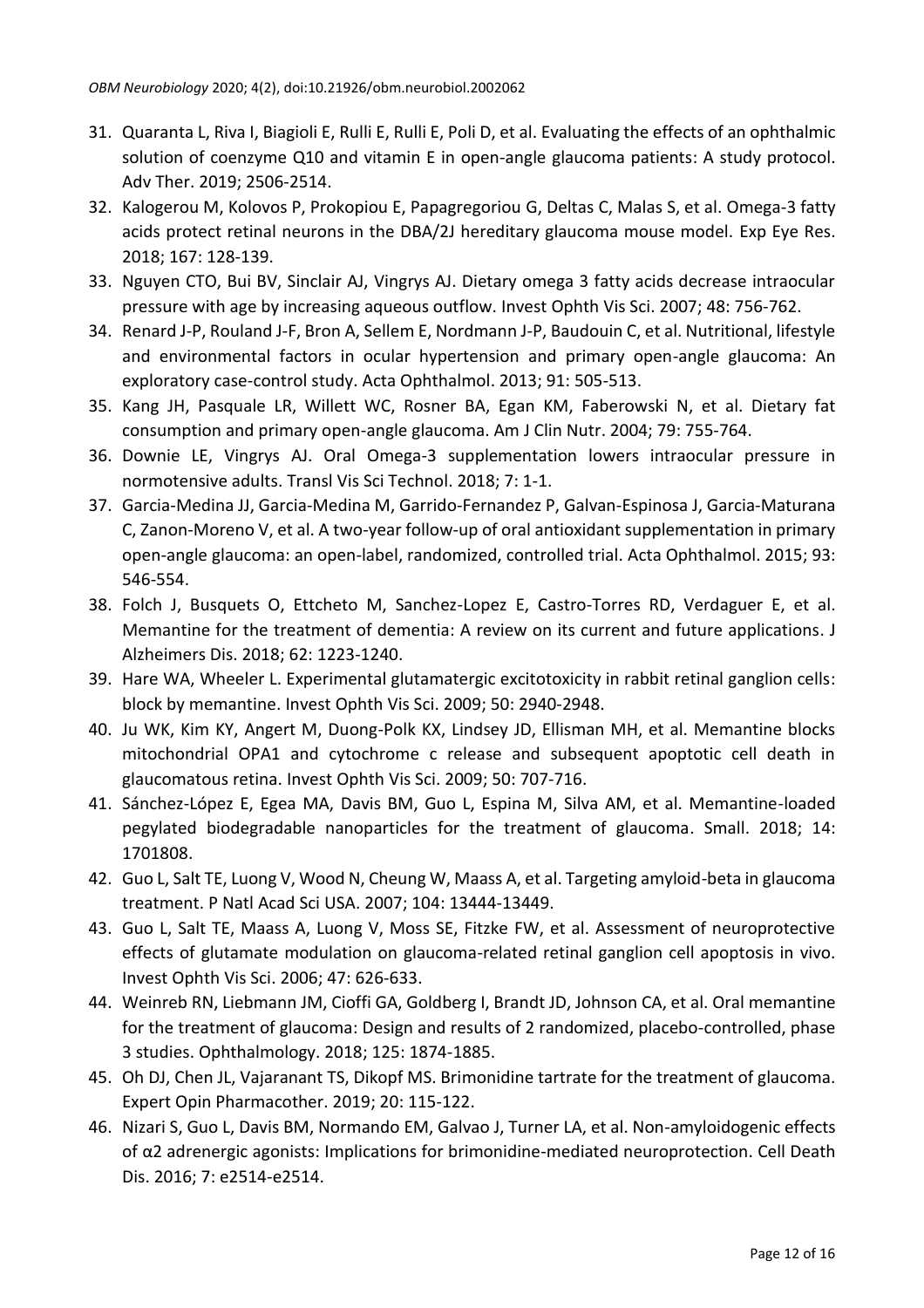- 47. Zhou X, Zhang T, Wu J. Brimonidine enhances inhibitory postsynaptic activity of OFF- and ONtype retinal ganglion cells in a Wistar rat chronic glaucoma model. Exp Eye Res. 2019; 189: 107833-107833.
- 48. Jung KI, Kim JH, Park CK. α2-Adrenergic modulation of the glutamate receptor and transporter function in a chronic ocular hypertension model. Eur J Pharmacol. 2015; 765: 274-283.
- 49. Tsai JC, Chang HW. Comparison of the effects of brimonidine 0.2% and timolol 0.5% on retinal nerve fiber layer thickness in ocular hypertensive patients: A prospective, unmasked study. J Ocul Pharmacol Ther. 2005; 21: 475-482.
- 50. Evans DW, Hosking SL, Gherghel D, Bartlett JD. Contrast sensitivity improves after brimonidine therapy in primary open angle glaucoma: A case for neuroprotection. Br J Ophthalmol. 2003; 87: 1463-1465.
- 51. Gandolfi SA SC, Cimino L. Is there a non IOP-related effect of brimonidine on visual field progression in human glaucoma? Invest Ophth Vis Sci. 2004; 45: 2298-2298.
- 52. Krupin T, Liebmann JM, Greenfield DS, Ritch R, Gardiner S, Low-Pressure Glaucoma Study Group. A randomized trial of brimonidine versus timolol in preserving visual function: Results from the Low-Pressure Glaucoma Treatment Study. Am J Ophthalmol. 2011; 151: 671-681.
- 53. Krupin T. Special considerations in low-tension glaucoma. Can J Ophthalmol. 2007; 42: 414-417.
- 54. Cordeiro MF, Levin LA. Clinical evidence for neuroprotection in glaucoma. Am J Ophthalmol. 2011; 152: 715-716.
- 55. Aung T, Oen FTS, Wong HT, Chan YH, Khoo BK, Liu YP, et al. Randomised controlled trial comparing the effect of brimonidine and timolol on visual field loss after acute primary angle closure. Br J Ophthalmol. 2004; 88: 88-94.
- 56. Park CH, Kim YS, Noh HS, Cheon EW, Yang YA, Yoo JM, et al. Neuroprotective effect of citicoline against KA-induced neurotoxicity in the rat retina. Exp Eye Res. 2005; 81: 350-358.
- 57. Rejdak R, Toczołowski J, Solski J, Duma D, Grieb P. Citicoline treatment increases retinal dopamine content in rabbits. Ophthal Res. 2002; 34: 146-149.
- 58. Schuettauf F, Rejdak R, Thaler S, Bolz S, Lehaci C, Mankowska A, et al. Citicoline and lithium rescue retinal ganglion cells following partial optic nerve crush in the rat. Exp Eye Res. 2006; 83: 1128-1134.
- 59. Park CH, Kim YS, Cheon EW, Noh HS, Cho CH, Chung IY, et al. Action of citicoline on rat retinal expression of extracellular-signal-regulated kinase (ERK1/2). Brain Res. 2006; 1081: 203-210.
- 60. Oshitari T, Fujimoto N, Adachi-Usami E. Citicoline has a protective effect on damaged retinal ganglion cells in mouse culture retina. Neuroreport. 2002; 13: 2109-2111.
- 61. Pecori Giraldi J, Virno M, Covelli G, Grechi G, De Gregorio F. Therapeutic value of citicoline in the treatment of glaucoma (computerized and automated perimetric investigation). Int Ophthalmol. 1989; 13: 109-112.
- 62. Virno M, Pecori-Giraldi J, Liguori A, De Gregorio F. The protective effect of citicoline on the progression of the perimetric defects in glaucomatous patients (perimetric study with a 10-year follow-up). Acta Ophthalmol Scan. 2000: 56-57.
- 63. Rejdak R, Toczołowski J, Kurkowski J, Kamiński ML, Rejdak K, Stelmasiak Z, et al. Oral citicoline treatment improves visual pathway function in glaucoma. Med Sci Monit. 2003; 9: PI24-PI28.
- 64. Ottobelli L, Manni GL, Centofanti M, Iester M, Allevena F, Rossetti L. Citicoline oral solution in glaucoma: Isthere a role in slowing disease progression? Ophthalmologica. 2013; 229: 219-226.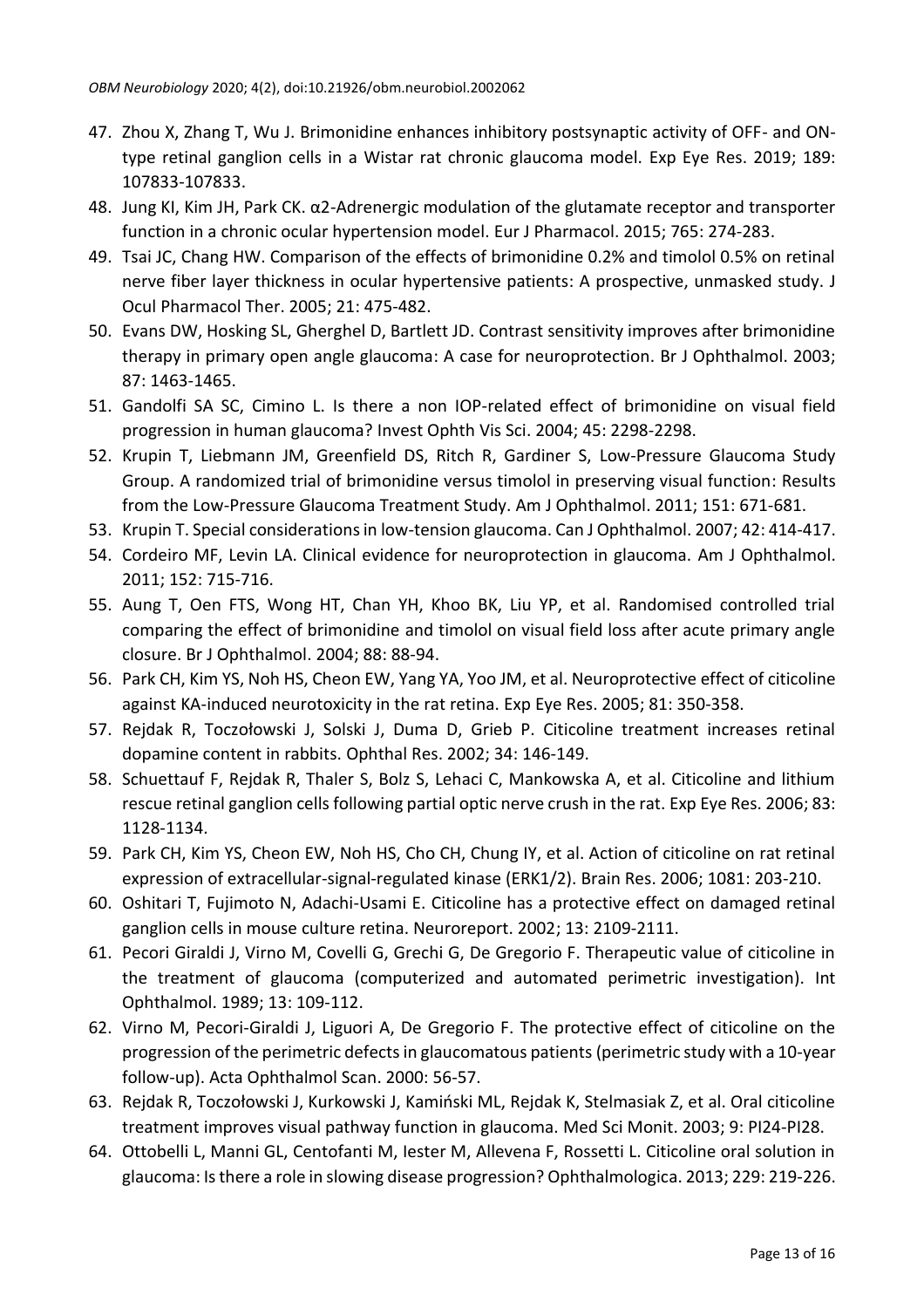- 65. Roberti G, Tanga L, Parisi V, Sampalmieri M, Centofanti M, Manni G. A preliminary study of the neuroprotective role of citicoline eye drops in glaucomatous optic neuropathy. Indian J Ophthalmol. 2014; 62: 549-553.
- 66. Parisi V, Centofanti M, Ziccardi L, Tanga L, Michelessi M, Roberti G, et al. Treatment with citicoline eye drops enhances retinal function and neural conduction along the visual pathways in open angle glaucoma. Graefes Arch Clin Exp Ophthalmol. 2015; 253: 1327-1340.
- 67. Biermann J, Boyle J, Pielen A, Lagrèze WA. Histone deacetylase inhibitors sodium butyrate and valproic acid delay spontaneous cell death in purified rat retinal ganglion cells. Mol Vis. 2011; 17: 395-403.
- 68. Biermann J, Grieshaber P, Goebel U, Martin G, Thanos S, Di Giovanni S, et al. Valproic acidmediated neuroprotection and regeneration in injured retinal ganglion cells. Invest Ophth Vis Sci. 2010; 51: 526-534.
- 69. Zhang ZZ, Gong YY, Shi YH, Zhang W, Qin XH, Wu XW. Valproate promotes survival of retinal ganglion cells in a rat model of optic nerve crush. Neuroscience. 2012; 224: 282-293.
- 70. Iraha S, Hirami Y, Ota S, Sunagawa GA, Mandai M, Tanihara H, et al. Efficacy of valproic acid for retinitis pigmentosa patients: A pilot study. Clin Ophthalmol. 2016; 10: 1375-1384.
- 71. Mahalingam K, Chaurasia AK, Gowtham L, Gupta S, Somarajan BI, Velpandian T, et al. Therapeutic potential of valproic acid in advanced glaucoma: A pilot study. Indian J Ophthalmol. 2018; 66: 1104-1108.
- 72. Hains BC, Waxman SG. Neuroprotection by sodium channel blockade with phenytoin in an experimental model of glaucoma. Invest Ophth Vis Sci. 2005; 46: 4164-4169.
- 73. Becker B, Stamper RL, Asseff C, Podos SM. Effect of diphenylhydantoin on glaucomatous field loss: A preliminary report. Trans Am Acad Ophthalmol Otolaryngol. 1972; 76: 412-422.
- 74. Raftopoulos R, Hickman SJ, Toosy A, Sharrack B, Mallik S, Paling D, et al. Phenytoin for neuroprotection in patients with acute optic neuritis: A randomised, placebo-controlled, phase 2 trial. Lancet Neurol. 2016; 15: 259-269.
- 75. ClinicalTrials.gov. Clinical cohort study of association between steady state phenytoin treatment and better clinical parameters of glaucoma. 2008. Available from: [https://clinicaltrials.gov/ct2/show/NCT00739154.](https://clinicaltrials.gov/ct2/show/NCT00739154)
- 76. Versura P, Buzzi M, Giannaccare G, Terzi A, Fresina M, Velati C, et al. Targeting growth factor supply in keratopathy treatment: Comparison between maternal peripheral blood and cord blood as sources for the preparation of topical eye drops. Blood Transfus. 2016; 14: 145-151.
- 77. Versura P, Profazio V, Buzzi M, Stancari A, Arpinati M, Malavolta N, et al. Efficacy of standardized and quality-controlled cord blood serum eye drop therapy in the healing of severe corneal epithelial damage in dry eye. Cornea. 2013; 32: 412-418.
- 78. Yoon KC, Jeong IY, Im SK, Park YG, Kim HJ, Choi J. Therapeutic effect of umbilical cord serum eyedrops for the treatment of dry eye associated with graft-versus-host disease. Bone Marrow Transpl. 2007; 39: 231-235.
- 79. Campos E, Versura P, Giannaccare G, Terzi A, Bisti S, Di Marco S, et al. Topical treatment with cord blood serum in glaucoma patients: A preliminary report. Case Rep Ophthalmol Med. 2018; 2018: 1-6.
- 80. Wilkins A, Kemp K, Ginty M, Hares K, Mallam E, Scolding N. Human bone marrow-derived mesenchymal stem cells secrete brain-derived neurotrophic factor which promotes neuronal survival in vitro. Stem Cell Res. 2009; 3: 63-70.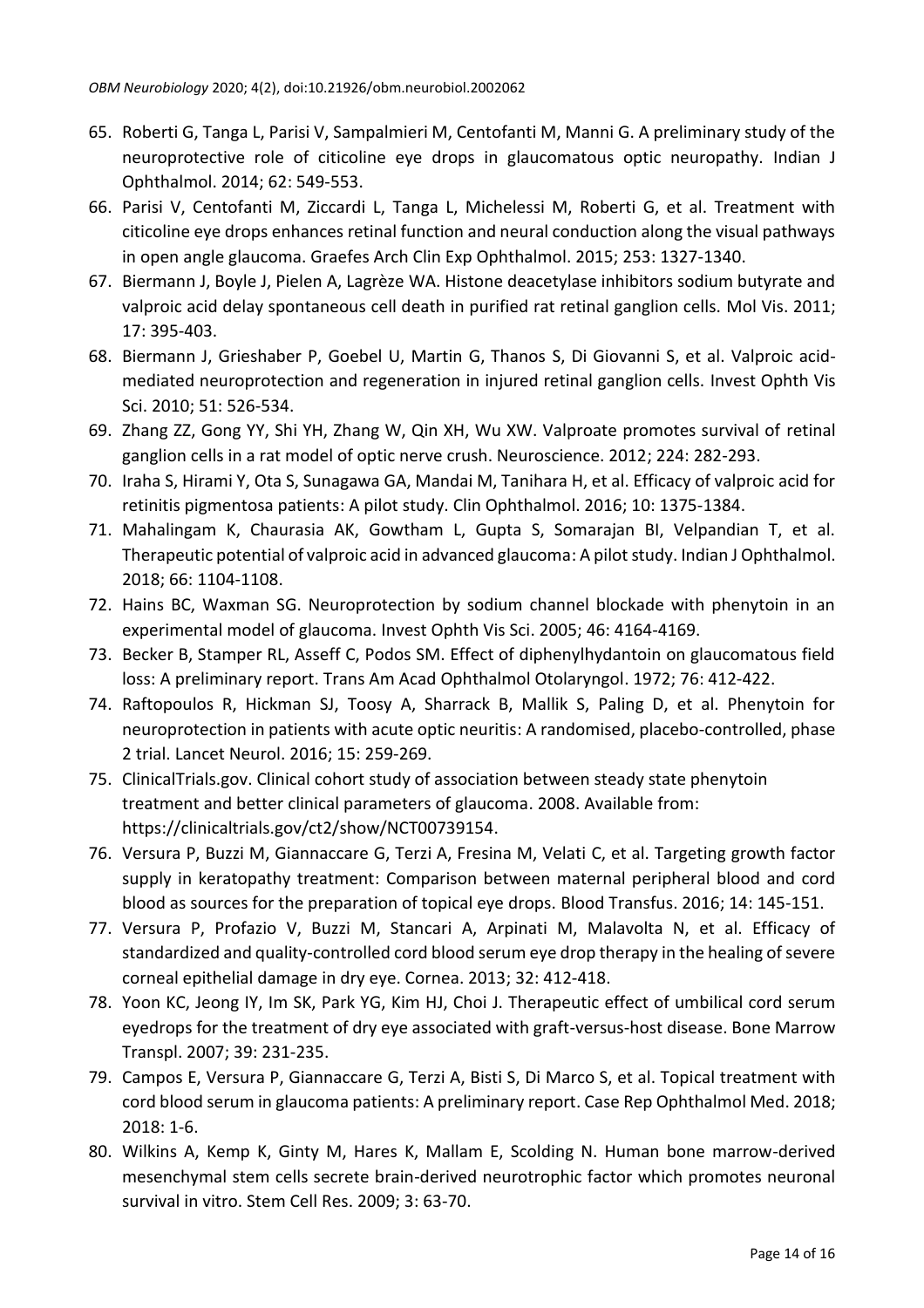- 81. Johnson TV, Bull ND, Hunt DP, Marina N, Tomarev SI, Martin KR. Neuroprotective effects of intravitreal mesenchymal stem cell transplantation in experimental glaucoma. Invest Ophth Vis Sci. 2010; 51: 2051-2059.
- 82. Weiss JN, Levy S, Malkin A. Stem Cell Ophthalmology Treatment Study (SCOTS) for retinal and optic nerve diseases: A preliminary report. Neural Regen Res. 2015; 10: 982-988.
- 83. ClinicalTrials.gov. Effectiveness and Safety of Adipose-Derived Regenerative Cells for Treatment of Glaucomatous Neurodegeneration. 2014. Available from: [https://clinicaltrials.gov/ct2/show/results/NCT02144103.](https://clinicaltrials.gov/ct2/show/results/NCT02144103)
- 84. Yap TE, Balendra SI, Almonte MT, Cordeiro MF. Retinal correlates of neurological disorders. Ther Adv Chronic Dis. 2019; 10: 2040622319882205-2040622319882205.
- 85. Patel NB, Lim M, Gajjar A, Evans KB, Harwerth RS. Age-associated changes in the retinal nerve fiber layer and optic nerve head. Invest Ophthalmol Vis Sci. 2014; 55: 5134-5143.
- 86. Quigley HA. Clinical trials for glaucoma neuroprotection are not impossible. Curr Opin Ophthalmol. 2012; 23: 144-154.
- 87. Shih GC, Calkins DJ. Secondary neuroprotective effects of hypotensive drugs and potential mechanisms of action. Expert Rev Ophthalmol. 2012; 7: 161-175.
- 88. Smith CA, West ME, Sharpe GP, Hutchison DM, Shuba LM, Rafuse PE, et al. Asymmetry analysis of macular optical coherence tomography angiography in patients with glaucoma and healthy subjects. Br J Ophthalmol. 2020.
- 89. Iikawa R, Togano T, Sakaue Y, Suetake A, Igarashi R, Miyamoto D, et al. Estimation of the central 10-degree visual field using en-face images obtained by optical coherence tomography. PLoS One. 2020; 15: e0229867.
- 90. Kerrigan-Baumrind LA, Quigley HA, Pease ME, Kerrigan DF, Mitchell RS. Number of ganglion cells in glaucoma eyes compared with threshold visual field tests in the same persons. Invest Ophth Vis Sci. 2000; 41: 741-748.
- 91. Wu Z, Crabb DP, Chauhan BC, Crowston JG, Medeiros FA. Improving the feasibility of glaucoma clinical trials using trend-based visual field progression end points. Ophthalmol Glaucoma. 2019; 2: 72-77.
- 92. Garway-Heath DF, Crabb DP, Bunce C, Lascaratos G, Amalfitano F, Anand N, et al. Latanoprost for open-angle glaucoma (UKGTS): A randomised, multicentre, placebo-controlled trial. Lancet. 2015; 385: 1295-1304.
- 93. Hood DC. Improving our understanding, and detection, of glaucomatous damage: An approach based upon optical coherence tomography (OCT). Prog Retin Eye Res. 2017; 57: 46-75.
- 94. Cordeiro MF, Guo L, Luong V, Harding G, Wang W, Jones HE, et al. Real-time imaging of single nerve cell apoptosis in retinal neurodegeneration. P Natl Acad Sci USA. 2004; 101: 13352- 13356.
- 95. Guo L, Cordeiro MF. Assessment of neuroprotection in the retina with DARC. Prog Brain Res. 2008; 173: 437-450.
- 96. Yap T, Donna P, Almonte M, Cordeiro M. Real-time imaging of retinal ganglion cell apoptosis. Cells. 2018; 7: 60.
- 97. Davis BM, Pahlitzsch M, Guo L, Balendra S, Shah P, Ravindran N, et al. Topical curcumin nanocarriers are neuroprotective in eye disease. Sci Rep. 2018; 8: 1-13.
- 98. Yap TE SE, Guo L, Cordeiro MF. Ophthal res lecture 2018: DARC as a potential surrogate marker. Ophthalmic Res. 2020; 63: 1-7.